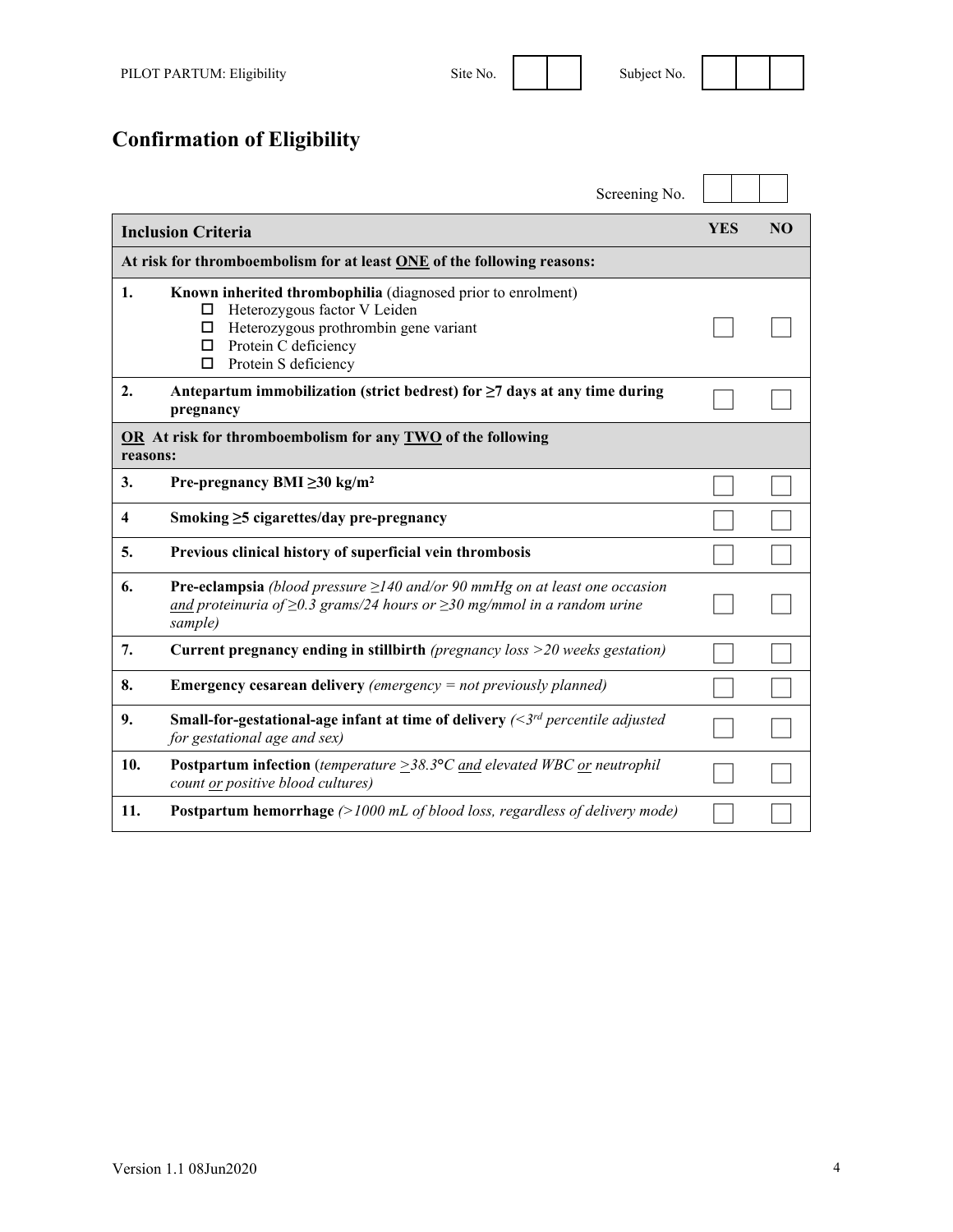| ∩<br>۵ |
|--------|
|--------|

|     | <b>Exclusion Criteria</b>                                                                                                                                                                                                                                                                                                                                                                                                                                                                                                                                                                                                                                                                                                                                                                                | <b>YES</b> | <b>NO</b> |
|-----|----------------------------------------------------------------------------------------------------------------------------------------------------------------------------------------------------------------------------------------------------------------------------------------------------------------------------------------------------------------------------------------------------------------------------------------------------------------------------------------------------------------------------------------------------------------------------------------------------------------------------------------------------------------------------------------------------------------------------------------------------------------------------------------------------------|------------|-----------|
| 1.  | More than 48 hours since delivery of the placenta at the time of<br>randomization                                                                                                                                                                                                                                                                                                                                                                                                                                                                                                                                                                                                                                                                                                                        |            |           |
| 2.  | Received more than 2 doses of LMWH since delivery of the placenta                                                                                                                                                                                                                                                                                                                                                                                                                                                                                                                                                                                                                                                                                                                                        |            |           |
| 3.  | Need for postpartum LMWH prophylaxis or systemic anticoagulation as<br>judged by the local investigator. May include but is not limited to the<br>conditions below. If yes, please specify:<br>□ Documented history of provoked or unprovoked VTE<br>$\Box$ Mechanical heart valve(s)<br>$\Box$ Known antiphospholipid syndrome (APS)<br>$\Box$ Known high-risk inherited thrombophilia<br>$\Box$ Antithrombin deficiency<br>□ Homozygous factor V Leiden<br>$\Box$ Homozygous prothrombin gene mutation<br>$\Box$ Compound heterozygosity factor V Leiden and prothrombin gene<br>mutation<br>$\Box$ More than 1 thrombophilia: any combination of 2 or more: factor V<br>Leiden, prothrombin gene mutation, protein C deficiency, protein S<br>deficiency, antithrombin deficiency<br>Other:<br>$\Box$ |            |           |
| 4.  | Need for postpartum ASA as judged by the local investigator. May include<br>but is not limited to:<br>Documented history of myocardial infarction<br>ц<br>Documented history of ischemic stroke or transient ischemic attack<br>□<br>(TIA)<br>Other:                                                                                                                                                                                                                                                                                                                                                                                                                                                                                                                                                     |            |           |
| 5.  | <b>History of known ASA allergy</b>                                                                                                                                                                                                                                                                                                                                                                                                                                                                                                                                                                                                                                                                                                                                                                      |            |           |
| 6.  | Documented history of a gastrointestinal ulcer                                                                                                                                                                                                                                                                                                                                                                                                                                                                                                                                                                                                                                                                                                                                                           |            |           |
| 7.  | Known platelet count $\leq 50$ x 10 <sup>9</sup> /L at any time during the current pregnancy<br>or postpartum                                                                                                                                                                                                                                                                                                                                                                                                                                                                                                                                                                                                                                                                                            |            |           |
| 8.  | Active bleeding at any site, excluding normal vaginal bleeding, at the time of<br>randomization                                                                                                                                                                                                                                                                                                                                                                                                                                                                                                                                                                                                                                                                                                          |            |           |
| 9.  | Most recent known hemoglobin $\leq 70$ g/L documented during the current<br>pregnancy or postpartum                                                                                                                                                                                                                                                                                                                                                                                                                                                                                                                                                                                                                                                                                                      |            |           |
| 10. | Known severe hypertension (SBP > 200 mmHg and/or DBP > 120 mmHg)<br>during the current pregnancy or postpartum                                                                                                                                                                                                                                                                                                                                                                                                                                                                                                                                                                                                                                                                                           |            |           |
| 11. | <18 years of age                                                                                                                                                                                                                                                                                                                                                                                                                                                                                                                                                                                                                                                                                                                                                                                         |            |           |
| 12. | Unable to give or refused consent                                                                                                                                                                                                                                                                                                                                                                                                                                                                                                                                                                                                                                                                                                                                                                        |            |           |